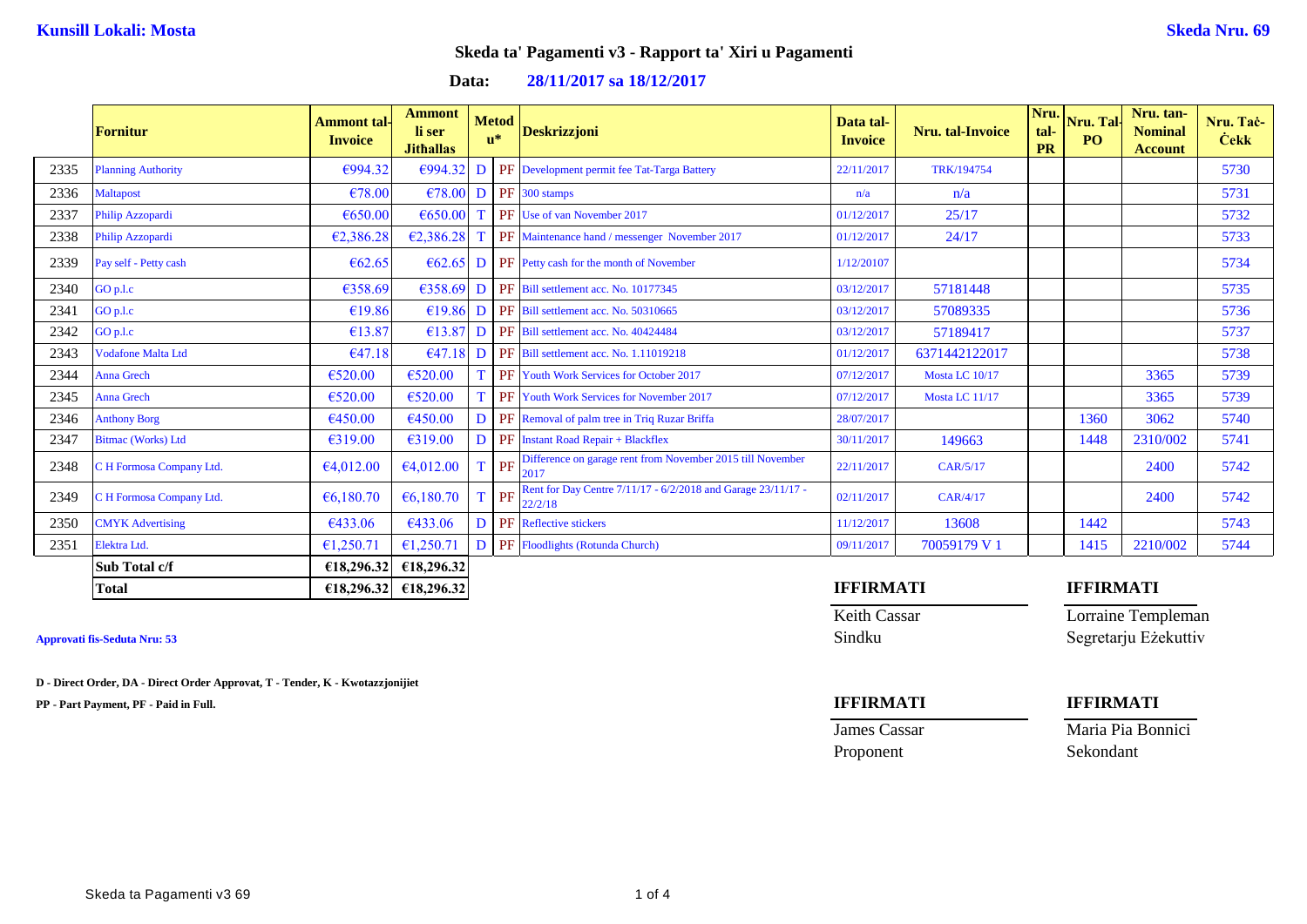# **Data: 28/11/2017 sa 18/12/2017**

|      | <b>Fornitur</b>                            | Ammont tal<br><b>Invoice</b> | <b>Ammont</b><br>li ser<br><b>Jithallas</b> |              | <b>Metod</b><br>$\mathbf{u}^*$ | <b>Deskrizzjoni</b>                                                                          | Data tal-<br><b>Invoice</b> | <b>Nru.</b> tal-Invoice | Nru.<br>tal-<br>PR | Nru. Tal-<br>PO | Nru. tan-<br><b>Nominal</b><br><b>Account</b> | Nru. Tac-<br><b>Cekk</b> |
|------|--------------------------------------------|------------------------------|---------------------------------------------|--------------|--------------------------------|----------------------------------------------------------------------------------------------|-----------------------------|-------------------------|--------------------|-----------------|-----------------------------------------------|--------------------------|
| 2352 | <b>Ell's Urban Services</b>                | €94.70                       | €94.70                                      |              |                                | <b>PF</b> Patching in Dawret il-Wied                                                         | 24/10/2017                  | <b>Bill 20</b>          |                    | WO 25-201       | 2310/002                                      | 5745                     |
| 2353 | <b>Ell's Urban Services</b>                | €758.38                      | €758.38                                     |              |                                | PF Patching in Dawret il-Wied                                                                | 24/10/2017                  | <b>Bill 20</b>          |                    | WO 25-201       | 2310/002                                      | 5745                     |
| 2354 | <b>Ell's Urban Services</b>                | €859.38                      | €859.38                                     |              |                                | PF Patching in Dawret il-Wied                                                                | 24/10/2017                  | <b>Bill 20</b>          |                    | WO 25-201       | 2310/002                                      | 5745                     |
| 2355 | <b>Ell's Urban Services</b>                | €907.69                      | €907.69                                     | T            |                                | PF Patching in Dawret il-Wied                                                                | 24/10/2017                  | <b>Bill 20</b>          |                    | WO 25-201       | 2310/002                                      | 5745                     |
| 2356 | <b>Ell's Urban Services</b>                | €618.92                      | €618.92                                     |              |                                | PF Patching in Dawret il-Wied                                                                | 24/10/2017                  | <b>Bill 20</b>          |                    | WO 25-201       | 2310/002                                      | 5745                     |
| 2357 | <b>Ell's Urban Services</b>                | €144.37                      | €144.37                                     |              |                                | PF Patching in Triq Camillo Sceberras                                                        | 24/10/2017                  | <b>Bill 20</b>          |                    | WO 23-201       | 2310/002                                      | 5745                     |
| 2358 | <b>Ell's Urban Services</b>                | €643.85                      | €643.85                                     |              |                                | <b>PF</b> Patching in Triq Camillo Sceberras                                                 | 24/10/2017                  | <b>Bill 20</b>          |                    | WO 23-201       | 2310/002                                      | 5745                     |
| 2359 | <b>Ell's Urban Services</b>                | €422.12                      | €422.12                                     |              |                                | <b>PF</b> Patching in Triq Camillo Sceberras                                                 | 24/10/2017                  | <b>Bill 20</b>          |                    | WO 23-201       | 2310/002                                      | 5745                     |
| 2360 | <b>Ell's Urban Services</b>                | €1,450.83                    | €1,450.83                                   |              |                                | PF Patching in Triq Camillo Sceberras                                                        | 24/10/2017                  | <b>Bill 20</b>          |                    | WO 23-201       | 2310/002                                      | 5745                     |
| 2361 | <b>Elton John Zammit Cleaning Services</b> | €270.52                      | €270.52                                     |              | PF                             | Cleaning services at MLC administrative offices & other premises<br>November 2017            | 30/11/2017                  | EJZ0391                 |                    |                 | 3055                                          | 5746                     |
| 2362 | Enemalta plc                               | €233.00                      | €233.00                                     | D.           |                                | <b>PF</b> Update of database, form A & Demarcation charges for year 2018                     | 30/11/2017                  | 1800001182              |                    |                 | 2130                                          | 5747                     |
| 2363 | G.3.B Ltd                                  | €496.57                      | €496.57                                     |              |                                | PF Upkeep of public convenience October 2017                                                 | 04/11/2017                  | <b>MST01/17</b>         |                    |                 | 3053                                          | 5748                     |
| 2364 | G.3.B Ltd                                  | €496.57                      | €496.57                                     |              |                                | PF Upkeep of public convenience November 2017                                                | 28/11/2017                  | <b>MST02/17</b>         |                    |                 | 3053                                          | 5748                     |
| 2365 | <b>Jimmy Muscat</b>                        | €1,532.50                    | €1,532.50                                   |              |                                | PF Bulky refuse collection November 2017                                                     | 30/11/2017                  | 011/17                  |                    |                 | 3042                                          | 5749                     |
| 2366 | Koperattiva Tabelli u Sinjali              | €478.89                      | €478.89                                     |              |                                | <b>PF</b> Road Markings (Job sheet 15576) in Vial il-Qalbiena Mostin (part)                  | 06/11/2017                  | 23729                   |                    | WO112-20        | 2365                                          | 5750                     |
| 2367 | Koperattiva Tabelli u Sinjali              | €203.52                      | €203.52                                     | <sup>T</sup> | PF                             | Road Markings (Job sheet 15602) in Vjal il-Qalbiena Mostin &<br><b>Triq Frangisku Pisani</b> | 07/11/2017                  | 23730                   |                    | WO112-20        | 2365                                          | 5750                     |
| 2368 | Koperattiva Tabelli u Sinjali              | €342.47                      | €342.47                                     |              |                                | <b>PF</b> Road Markings (Job sheet 15604) in Vial il-Qalbiena Mostin (part)                  | 08/11/2017                  | 23737                   |                    | WO112-20        | 2365                                          | 5750                     |
| 2369 | Koperattiva Tabelli u Sinjali              | €97.64                       | €97.64                                      |              | PF                             | Road Markings (Job sheet 15605) in Vjal il-Qalbiena Mostin &<br><b>Triq Frangisku Pisani</b> | 08/11/2017                  | 23738                   |                    | WO112-20        | 2365                                          | 5750                     |
| 2370 | Koperattiva Tabelli u Sinjali              | €285.20                      | €285.20                                     |              |                                | PF Road Markings (Job sheet 15606) in Vial il-Qalbiena Mostin (part) 09/11/2017              |                             | 23739                   |                    | WO112-201       | 2365                                          | 5750                     |
|      | Sub Total c/f                              | €10,337.12                   | €10,337.12                                  |              |                                |                                                                                              |                             |                         |                    |                 |                                               |                          |
|      | Sub Total b/f                              | €18,296.32                   | €18,296.32                                  |              |                                |                                                                                              |                             |                         |                    |                 |                                               |                          |

**D - Direct Order, DA - Direct Order Approvat, T - Tender, K - Kwotazzjonijiet**

**PP - Part Payment, PF - Paid in Full. IFFIRMATI IFFIRMATI**

**Total €28,633.44 €28,633.44 IFFIRMATI IFFIRMATI**

Keith Cassar **Lorraine Templeman** Approvati fis-Seduta Nru: 53 Sindku Segretarju Eżekuttiv

**James Cassar Maria Pia Bonnici** Proponent Sekondant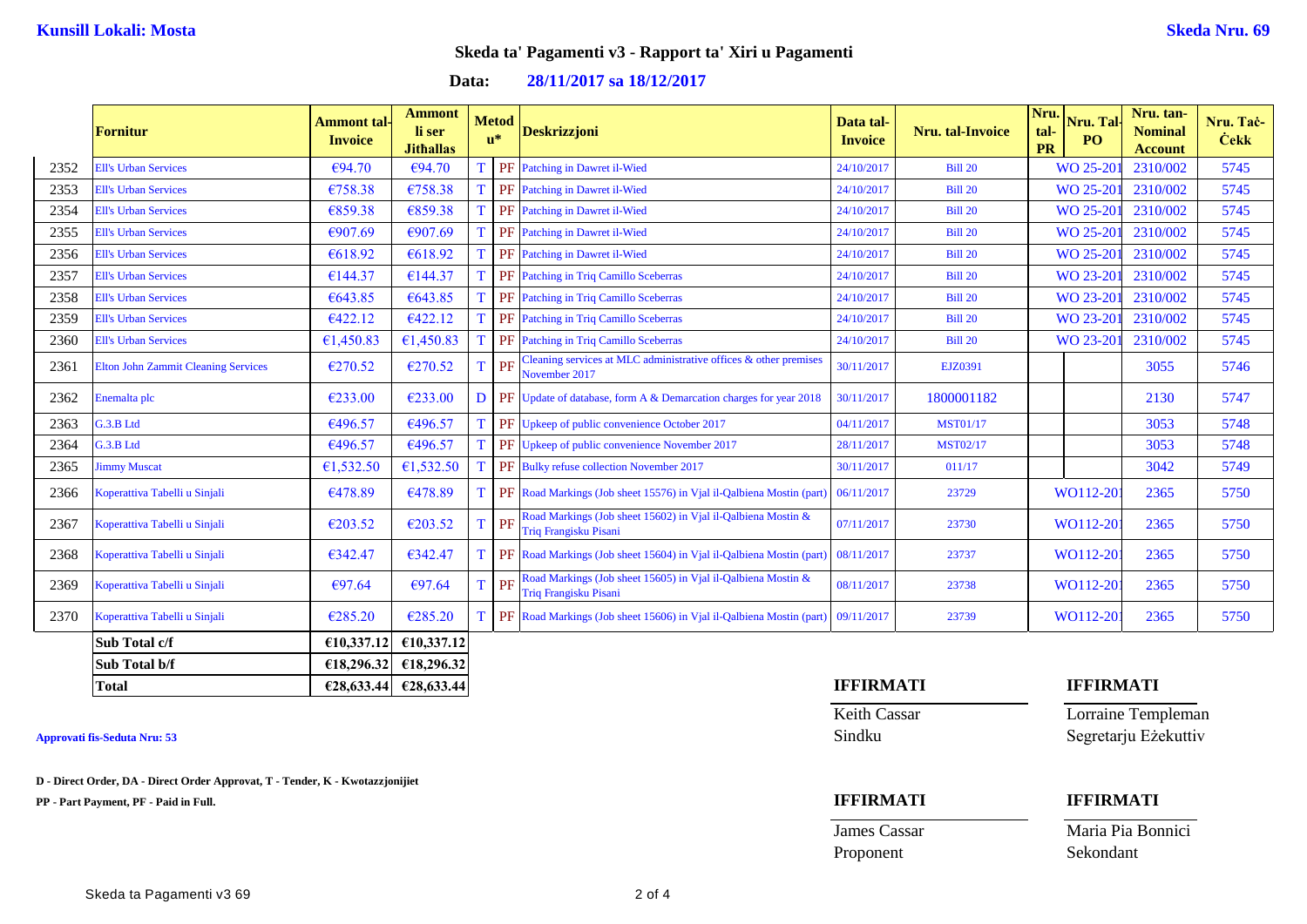# **Data: 28/11/2017 sa 18/12/2017**

|      | <b>Fornitur</b>                          | Ammont tal-<br><b>Invoice</b> | <b>Ammont</b><br>li ser<br><b>Jithallas</b> |             | <b>Metod</b><br>$\mathbf{u}^*$ | <b>Deskrizzjoni</b>                                                                                                 | Data tal-<br><b>Invoice</b> | <b>Nru.</b> tal-Invoice | Nru.<br>tal-<br><b>PR</b> | Nru. Tal-<br>P <sub>O</sub> | Nru. tan-<br><b>Nominal</b><br><b>Account</b> | Nru. Tač-<br><b>Čekk</b> |
|------|------------------------------------------|-------------------------------|---------------------------------------------|-------------|--------------------------------|---------------------------------------------------------------------------------------------------------------------|-----------------------------|-------------------------|---------------------------|-----------------------------|-----------------------------------------------|--------------------------|
| 2371 | Koperattiva Tabelli u Sinjali            | €94.48                        | €94.48                                      | T.          | PF                             | Road Markings (Job sheet 15607) in Vjal il-Qalbiena Mostin /<br><b>Triq Sant'Anton Abbati</b>                       | 09/11/2017                  | 23740                   |                           | WO112-20                    | 2365                                          | 5750                     |
| 2372 | Koperattiva Tabelli u Sinjali            | €750.65                       | €750.65                                     | T           | PF                             | Road Markings (Job sheet 15607) in Vjal il-Qalbiena Mostin /<br>Triq Sammy Calleja / Triq il-Ghasel / Triq il-Hagar | 13/11/2017                  | 23779                   | WO112-20                  |                             | 2365                                          | 5750                     |
| 2373 | <b>Mario Mallia</b>                      | €158.00                       | €158.00                                     | D           |                                | <b>PF</b> 4 boxes of hex screws and nylon plugs (speed modarators)                                                  | 27/11/2017                  | 986                     |                           | 1447                        | 2210/002                                      | 5751                     |
| 2374 | <b>Northern Cleaning Group Ltd</b>       | €11,455.58                    | €11,455.58                                  | $\mathbf T$ |                                | <b>PF</b> Collection of Waste October 2017                                                                          | 31/10/2017                  | <b>MST 10/17</b>        |                           |                             | 3041                                          | 5752                     |
| 2375 | <b>Northern Cleaning Group Ltd</b>       | €12,134.63                    | €12,134.63                                  | T           |                                | PF Collection of Waste November 2017                                                                                | 30/11/2017                  | <b>MST 11/17</b>        |                           |                             | 3041                                          | 5752                     |
| 2376 | <b>PRO Studios Ltd</b>                   | €147.50                       | €147.50                                     | D           |                                | PF PA system (Jum il-Qalbiena Mostin) 19/11/17                                                                      | 22/11/2017                  | 62/2017                 |                           | 1436                        | 3360                                          | 5753                     |
| 2377 | <b>PRO Studios Ltd</b>                   | €177.00                       | €177.00                                     | D           |                                | PF PA system (Serata Letterarja) 17/11/2017                                                                         | 29/11/2017                  | 64/2017                 |                           | 1439                        | 3360                                          | 5753                     |
| 2378 | <b>PwC Malta Technology Services Ltd</b> | €826.00                       | €826.00                                     | D           |                                | <b>PF</b> IT Services rendered November 2017                                                                        | 30/11/2017                  | MLT37200856             |                           |                             | 3110                                          | 5754                     |
| 2379 | <b>SG Solutions Ltd</b>                  | €210.00                       | €210.00                                     | D           |                                | PF Photopies Lease Fee + copies November 2017                                                                       | 29/11/2017                  | 99901                   |                           |                             | 3130                                          | 5755                     |
| 2380 | The Lighthouse Keepers                   | €19.23                        | €19.23                                      | T           |                                | PF Street Lighting Maintenance (W203)                                                                               | 05/12/2017                  | 2918                    |                           |                             | 3010                                          | 5756                     |
| 2381 | The Lighthouse Keepers                   | €33.84                        | €33.84                                      |             |                                | <b>PF</b> Street Lighting Maintenance (W510)                                                                        | 05/12/2017                  | 2920                    |                           |                             | 3010                                          | 5756                     |
| 2382 | The Lighthouse Keepers                   | €35.62                        | €35.62                                      |             |                                | PF Street Lighting Maintenance (W412)                                                                               | 05/12/2017                  | 2921                    |                           |                             | 3010                                          | 5756                     |
| 2383 | The Lighthouse Keepers                   | €138.93                       | €138.93                                     | T           |                                | PF Street Lighting Maintenance (L333)                                                                               | 05/12/2017                  | 2922                    |                           |                             | 3010                                          | 5756                     |
| 2384 | The Lighthouse Keepers                   | €6.97                         | €6.97                                       |             |                                | PF Street Lighting Maintenance (W613)                                                                               | 05/12/2017                  | 2923                    |                           |                             | 3010                                          | 5756                     |
| 2385 | The Lighthouse Keepers                   | €37.50                        | €37.50                                      |             |                                | PF Street Lighting Maintenance (W779)                                                                               | 05/12/2017                  | 2925                    |                           |                             | 3010                                          | 5756                     |
| 2386 | The Lighthouse Keepers                   | €5.92                         | €5.92                                       |             |                                | PF Street Lighting Maintenance (W383)                                                                               | 05/12/2017                  | 2926                    |                           |                             | 3010                                          | 5756                     |
| 2387 | The Lighthouse Keepers                   | €6.97                         | €6.97                                       |             |                                | PF Street Lighting Maintenance (W090)                                                                               | 30/11/2017                  | 2979                    |                           |                             | 3010                                          | 5756                     |
| 2388 | WM Environmental Ltd.                    | €6,403.95                     | €6,403.95                                   | T           |                                | PF Street sweeping for November 2017                                                                                | 01/12/2017                  | 52                      |                           |                             | 3051                                          | 5757                     |
| 2389 | <b>WM Environmental Ltd.</b>             | €2,446.25                     | €2,446.25                                   | T           | PF                             | Cleaning & Maintenance of Parks, Gardens & soft areas November<br>2017                                              | 01/12/2017                  | 23                      |                           |                             | 3061                                          | 5757                     |
|      | Sub Total c/f                            | €35,089.02                    | €35,089.02                                  |             |                                |                                                                                                                     |                             |                         |                           |                             |                                               |                          |
|      | Sub Total b/f                            |                               | €28,633.44 €28,633.44                       |             |                                |                                                                                                                     |                             |                         |                           |                             |                                               |                          |

**D - Direct Order, DA - Direct Order Approvat, T - Tender, K - Kwotazzjonijiet**

**PP - Part Payment, PF - Paid in Full. IFFIRMATI IFFIRMATI**

**Total €63,722.46 €63,722.46 IFFIRMATI IFFIRMATI**

Keith Cassar **Lorraine Templeman** Approvati fis-Seduta Nru: 53 Sindku Segretarju Eżekuttiv

# James Cassar Maria Pia Bonnici

Proponent Sekondant